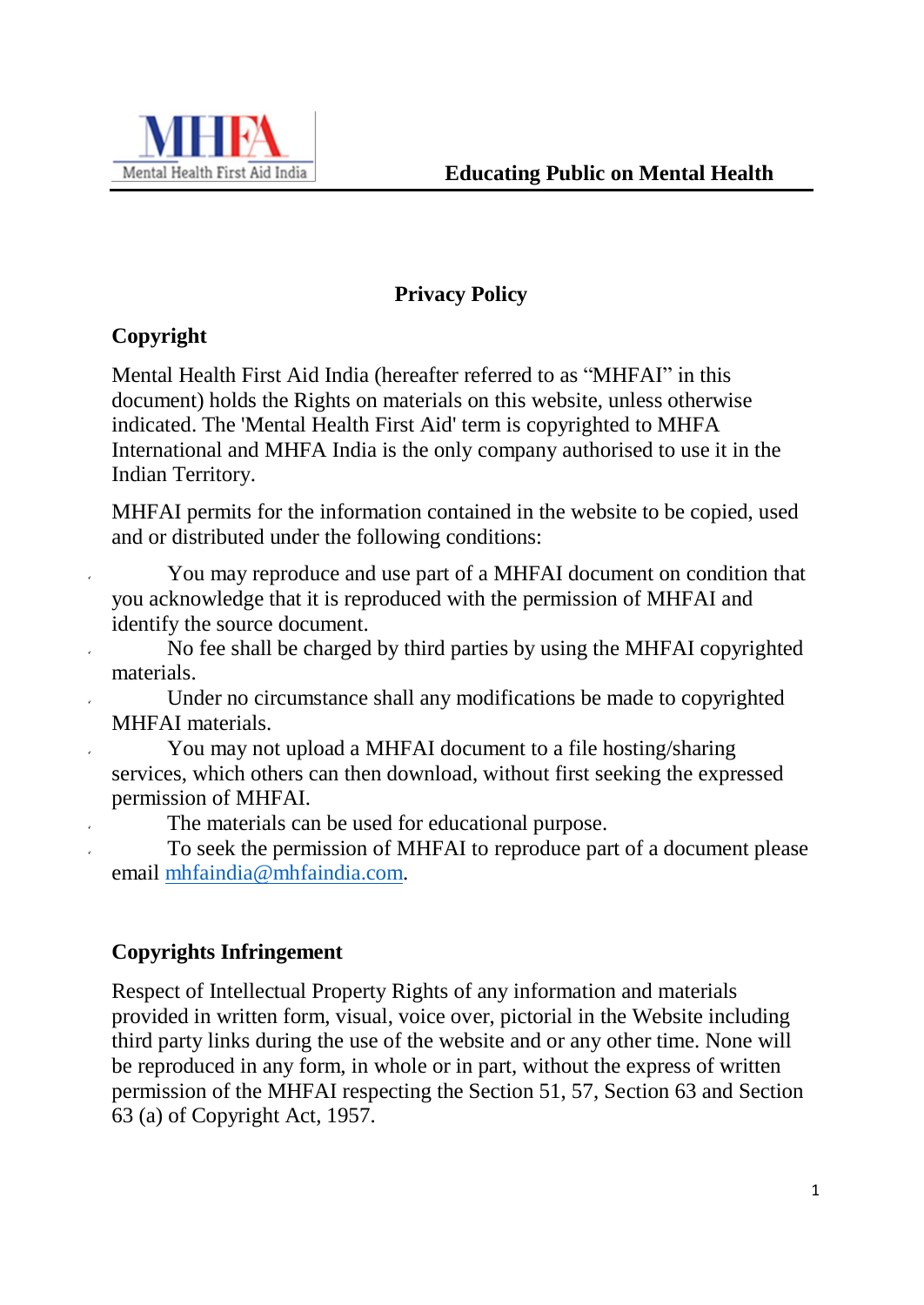## **Privacy Policy**

You must not reproduce, duplicate, copy, sell, resell, visit, or otherwise exploit the MHFAI website or material on this website for any commercial purpose, without expressed written consent from MHFA I authorities.

MHFAI respects the privacy of visitors to its Web site. This Privacy Policy ("Policy") explains our online information practices regarding the collection of information from this Web site that can personally identify you and/or your company, and the choices you can make about the way your information is collected and used. MHFAI respects your right to privacy.

Personally identifiable information is information, such as: your name, personal / office address, telephone number, password, username, medical information, gender, ethnicity, company, company name, position, age, e- mail, personal opinion on feedback forms or researches you have participated, opinion given on our site blogs/ researches and news, etc and here and after called collectively as  $PII - (Personally Identifiable)$ Information)

If you provide us with PII, we will treat it in accordance with this Policy. This Policy only covers the Web site and its sub domains owned by MHFA India. All business transactions and use of any customer information is strictly confidential and will not be given or sold to third parties.

MHFAI will not disclose any of your PII , except for the following reasons:

When required by law

To protect the rights of MHFAI

### **Information Collection and Use**

MHFAI measures the performance of its web site to determine how it can be improved and expand upon the content and services we provide. We have designed our Web site so that you are not required to provide any PII unless you are requesting access to certain options and services. We, along with certain third-party site support partners, only collect personally identifiable information that you voluntarily provide to us.

When you :

email us enrol in any course comment on any post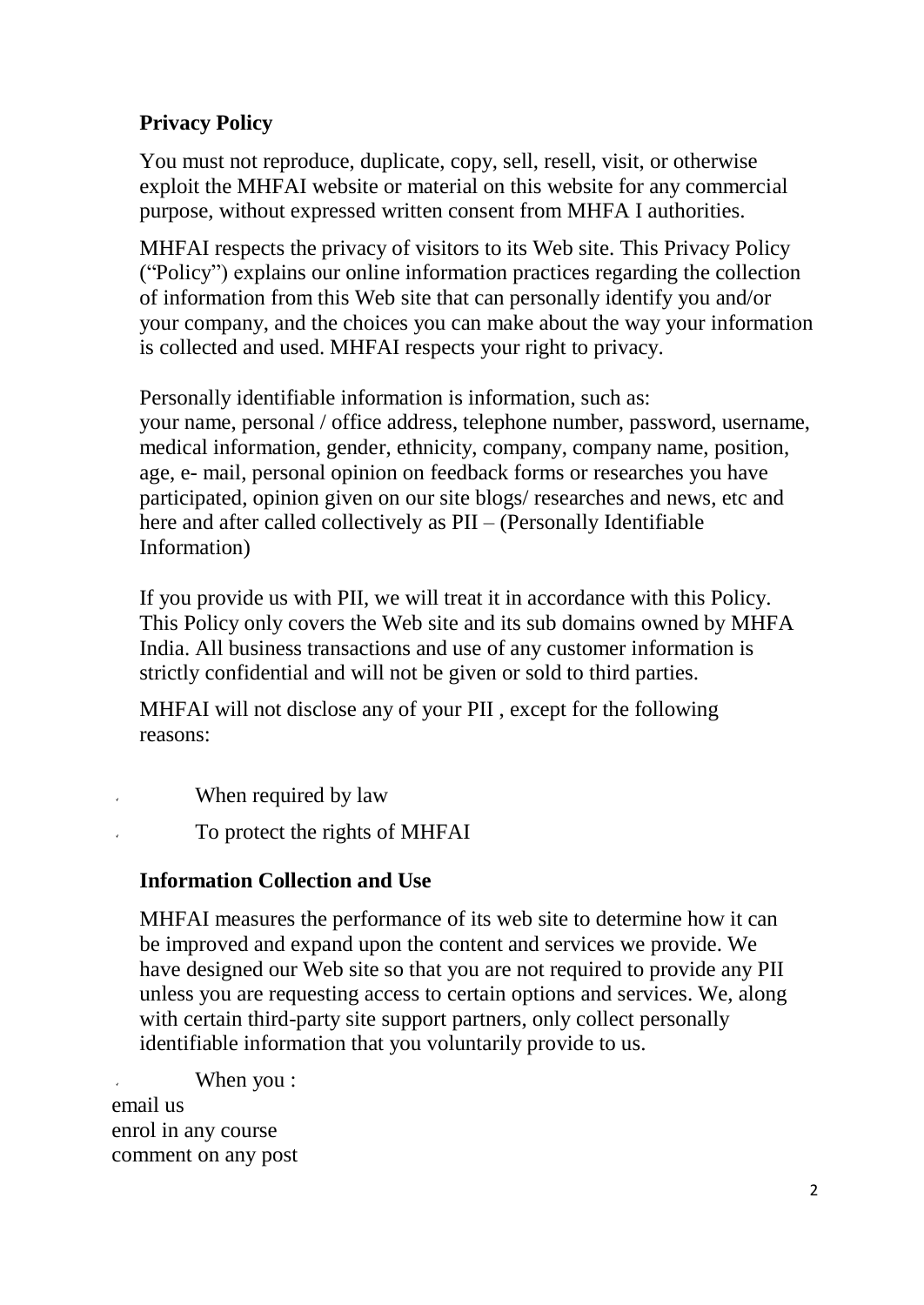fill any test/ research/ Feedback form

We will record all and store in MHFA India clouds storage.

All PII are strictly under non discloser rule.

### Further

It will not be added to an emailing list used for any commercial purpose We will not disclose PII without your consent.

We will only use your e-mail address for the purpose intended by you

We will use for internal research data, in measuring trend, quality in an anonymous and non-identifiable way.

### **Email Notifications and Newsletter**

We may use information obtained from you, such as contact information (name and email address), to complete your submitted request to receive specific MHFAI information, such as e-mail notifications, literature requests, and newsletter subscriptions.

#### **Non-Personally Identifiable Information**

We gather certain information about the use of our web site that does not, by itself, identify specific individuals. This information is then compiled and analysed in a way that does not identify our visitors personally. The following records are supplied by your browser (E.g. Google Chrome)

The visitor's server address (URL)

You may choose at any time not to provide personally identifiable information, although this may restrict our ability to provide requested services or information.

 The visitor's operating system (for example Windows, Mac OS X, android, iOS etc)

The date and time of the visit to the site

The previous site visited, and the type of web browser used

The visitor's IP (Internet Protocol) address

The visitor's top-level domain name (for example .com, .gov, .org,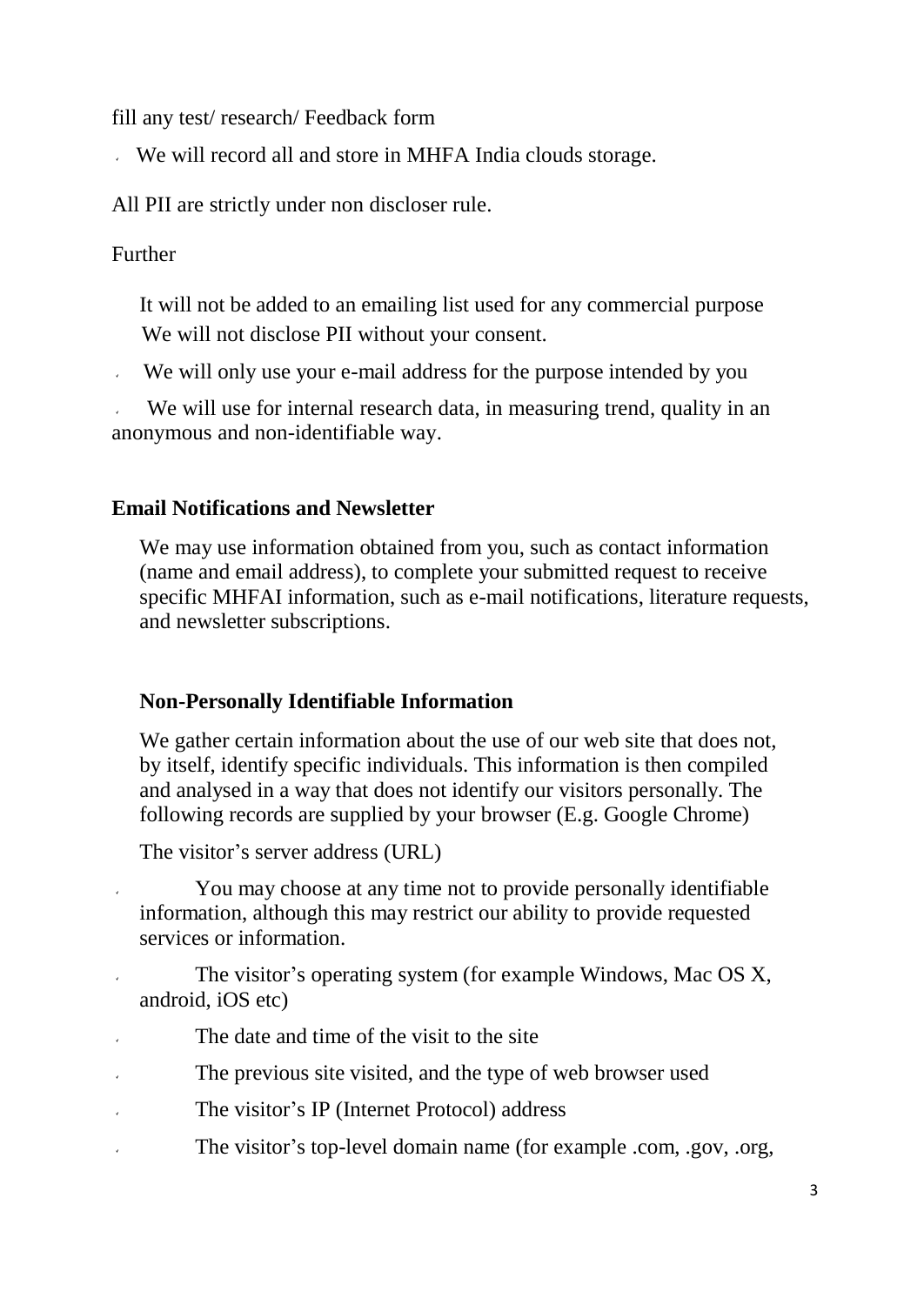.in etc)

The pages accessed and the documents downloaded

## **Linked Websites**

We sometimes provide links to third-party web sites for educational purposes. You acknowledge that such links are provided for your convenience only and do not constitute an endorsement by MHFAI of such third-party Web sites. Since we do not control these web sites, we assume no responsibility for the privacy practices of such web sites. We encourage you to review the privacy policies posted on those, and all, third-party web sites.

# **Cookies**

Our Web site uses cookies, pieces of numeric data that we transfer to be stored on your computer, so that we can easily identify your computer when you return to our Web site. MHFAI can only "read" cookies that are placed on your computer from our own Web site. Usage of cookies is not linked to any personally identifiable information. You can choose to disable cookies by following the procedure suggested by your web browser. If you choose to disable cookies in your browser, you may still be able to access portions of our Web site content.

### **Protecting Your Information**

The personal information you provide online PII is retained for no longer than is necessary, depending on the purpose for which it is held, and is electronically stored on a secure server. We protect the personal information you share with us. They are under non-disclosure rule. Access to your personal information is limited only to those MHFAI employees and thirdparty partners, all of whom are legally bind to keep your information confidential. The MHFAI does not sell, loan, trade, or lease any personal information collected on our Web site.

To prevent unauthorized access, maintain data accuracy, and ensure proper use of your personally identifiable information, MHFAI and its third-party partners employ appropriate physical, electronic, and managerial procedures to safeguard and secure the information we collect online, consistent with industry practices.